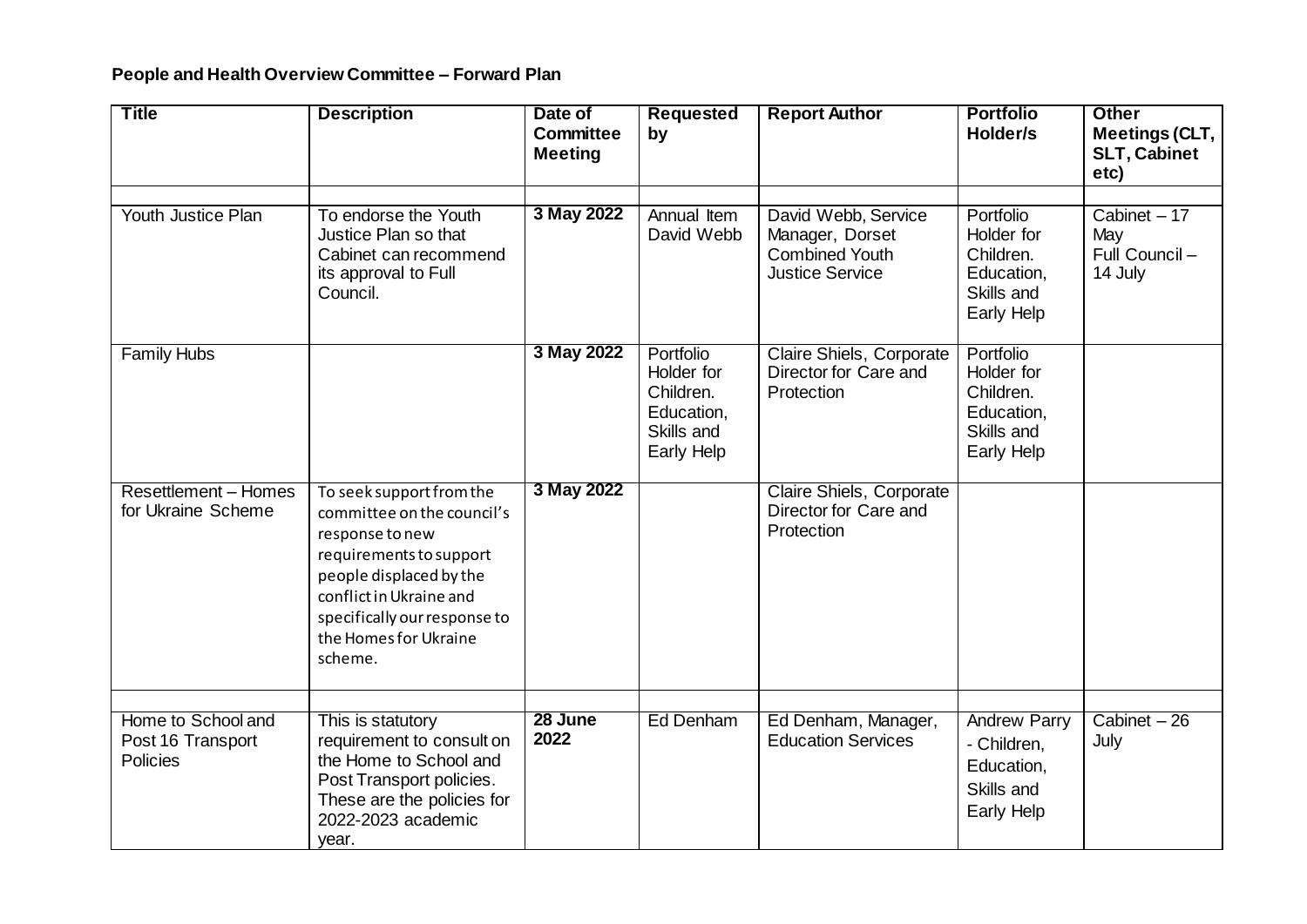| <b>Title</b>                                                              | <b>Description</b>                                                                                                                                                                                                                                                                                                                                                                           | Date of<br><b>Committee</b><br><b>Meeting</b> | Requested<br>by | <b>Report Author</b>                                                                                                                                 | <b>Portfolio</b><br>Holder/s                                                                                                                                                                                                                                                                                                         | <b>Other</b><br>Meetings (CLT,<br><b>SLT, Cabinet</b><br>etc) |
|---------------------------------------------------------------------------|----------------------------------------------------------------------------------------------------------------------------------------------------------------------------------------------------------------------------------------------------------------------------------------------------------------------------------------------------------------------------------------------|-----------------------------------------------|-----------------|------------------------------------------------------------------------------------------------------------------------------------------------------|--------------------------------------------------------------------------------------------------------------------------------------------------------------------------------------------------------------------------------------------------------------------------------------------------------------------------------------|---------------------------------------------------------------|
|                                                                           |                                                                                                                                                                                                                                                                                                                                                                                              |                                               |                 |                                                                                                                                                      | Ray Bryan -<br>Highways,<br>Travel and<br>Environment;                                                                                                                                                                                                                                                                               |                                                               |
| Commissioning<br>Strategies (Adults)                                      |                                                                                                                                                                                                                                                                                                                                                                                              | 28 June<br>2022                               |                 | Vivienne Broadhurst,<br><b>Executive Director for</b><br>People, Adult<br>Lesley Hutchinson,<br>Corporate Director for<br><b>Adult Commissioning</b> | Portfolio<br>Holder for<br><b>Adult Social</b><br>Care and<br>Health                                                                                                                                                                                                                                                                 |                                                               |
| Developing a strategy<br>for the Dorset<br>Integrated Care<br>Partnership | To brief and update<br>People and Health<br>Overview committee with<br>the principles, approach<br>and timescales for<br>developing a strategy for<br>the Dorset Integrated<br>Care Partnership. There<br>is an opportunity to seek<br>engagement with<br>Committee Members on<br>the direction of travel, and<br>note any views on<br>important priorities the<br>strategy should focus on. | 28 June<br>2022                               | Sam Crowe       | Sam Crowe, Director of<br><b>Public Health</b>                                                                                                       | Spencer<br>Flower -<br>Leader of the<br>Council; Peter<br>Wharf-<br>Deputy<br>Leader / Adult<br>Social Care &<br>Health; Andre<br>w Parry -<br>Children,<br>Education,<br>Skills and<br>Early<br>Help;Laura<br>Miller -<br>Customer and<br>Community<br>Services; Grah<br>am Carr-<br>Jones -<br>Housing and<br>Community<br>Safety; |                                                               |